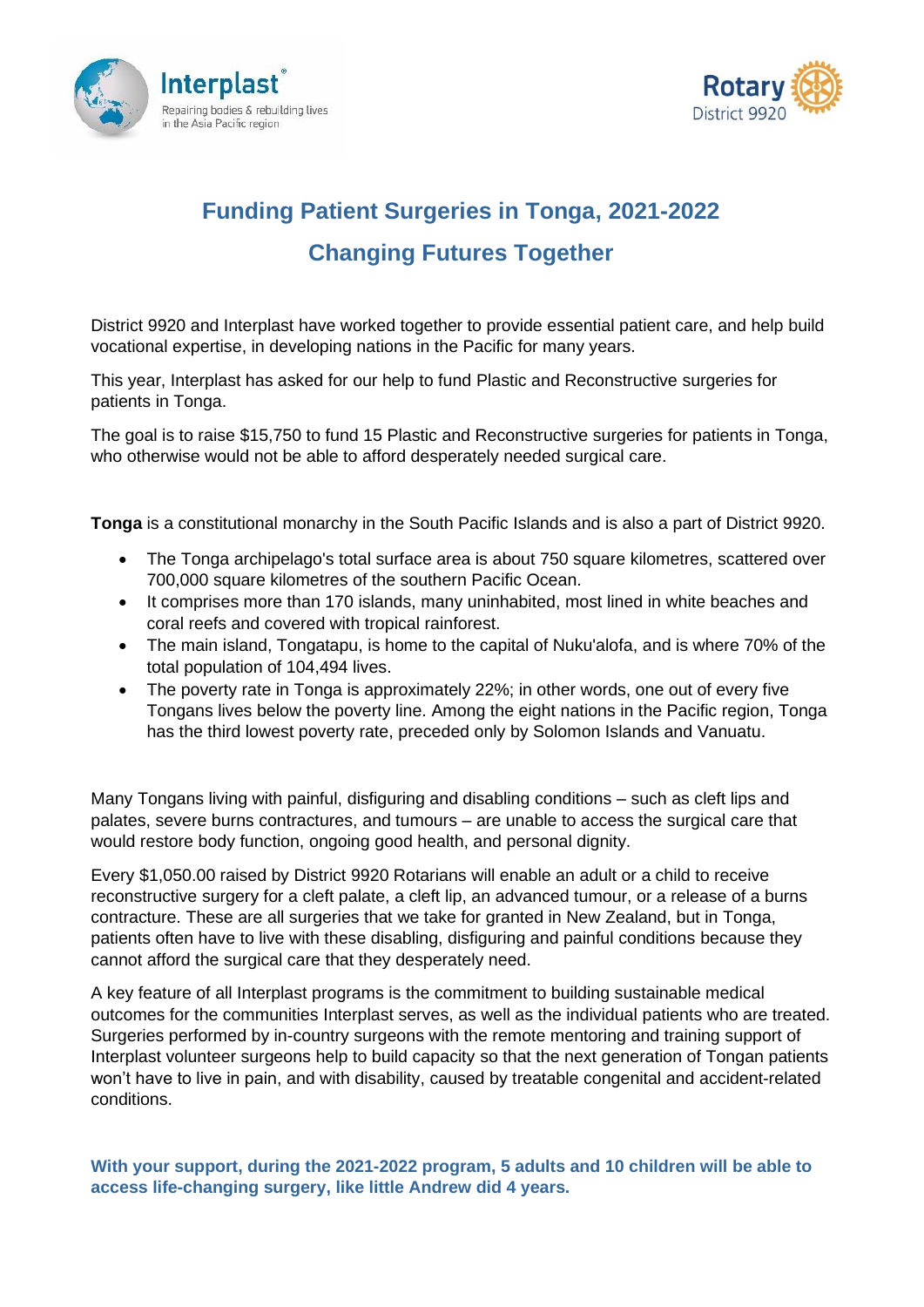## **Andrew's Story**

When the Interplast volunteer surgical team met baby Andrew in Tonga in 2017, his life was in the balance.

A severe cleft lip and palate meant that the seven-month-old could not feed properly. "The milk goes in and comes straight back out," said Anaesthetist Dr Lian Pfitzner.

Andrew was malnourished, and his immune system was terribly weak. He was dehydrated and had suffered repeated bouts of gastroenteritis, with multiple trips to intensive care fighting lifethreatening infections.

Without immediate attention, Andrew may not have survived.



Baby Andrew before his cleft lip surgery.

But his poor health also meant that by the time the Interplast team saw him, he had contracted conjunctivitis. Andrew was sent home for the weekend with a round of antibiotics. It was an anxious wait to see if he would be well enough for surgery.

Thankfully, after the weekend Andrew returned well enough for a successful operation to repair his cleft lip.

Dr Pfitzner said the change was remarkable. Before the surgery, Andrew was a hungry, grizzly baby; afterwards he was content, sleepy, and starting to feed better.

The impact on his mum was profound too. Before surgery she looked exhausted and anxious. Afterwards she was a different person - smiling, weeping tears of joy, and looking more relaxed and well.

But this was only the start of Andrew's journey back to full health. He needed time to grow and gain enough health and weight to cope with the next operation, to repair his cleft palate.

I will be delighted to share more about Interplast's work as a guest speaker in your club.

Donations to this project can be made via RNZWCS, which will issue NZ tax receipts.

Donations can be sent to:

- RNZWCS Limited (Rotary New Zealand) PO Box 20309 Christchurch 8543
- Or by internet banking: Westpac RNZWCS Limited Acct: 03 1702 0192208 01 Reference 404